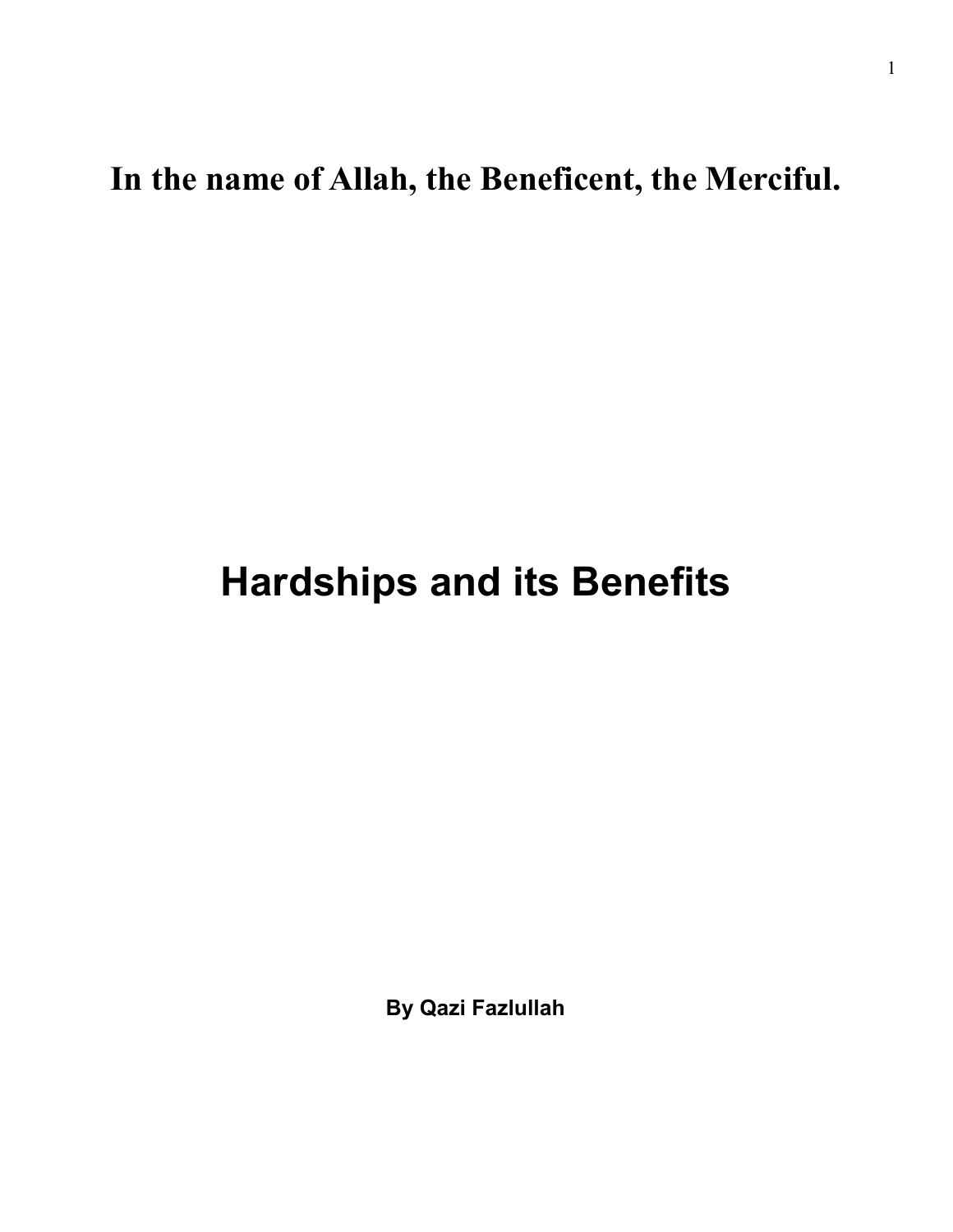Praise be to Allah, Blessing and peace may be upon his beloved Mohammad (SAS), his family, companions and followers.

One of the attributes of Allah is "Al-Hakeem" i.e. the all Wise. Wisdom is to know and find out the ultimate wisdom in a thing or action and one who knows that is a wise person. Whenever he does something, he knows the result before its happening so he is a clever and smart person as well. He can take precautions as well to avoid any adverse situation. Regarding Allah being All-Wise doesn't mean he knows the results only but it means that as a creator and doer, whatever he created or whatever he does, it has wisdom though most of the time we do not know that wisdom is a thing or action. It is said the action of a wise one will never be without wisdom and whenever the wisdom is known then each and everything is considered useful and beneficial.

Same is the case of events which is considered a hardship, calamity, or misfortune, it harms us and we get disappointed but it has its own wisdom therein. Here we have discussed this subject in the light of Shariah, if understood it will make our life easy insha Allah. May Allah protect us from calamities and if it happened, then may He give us the courage and power to bury it and to show patience and stability. Aamin

Allah is "Wajibul-Wujud" which means He is because of Himself, eternal, having no need to anyone or anything nor any change can come to him, While the whole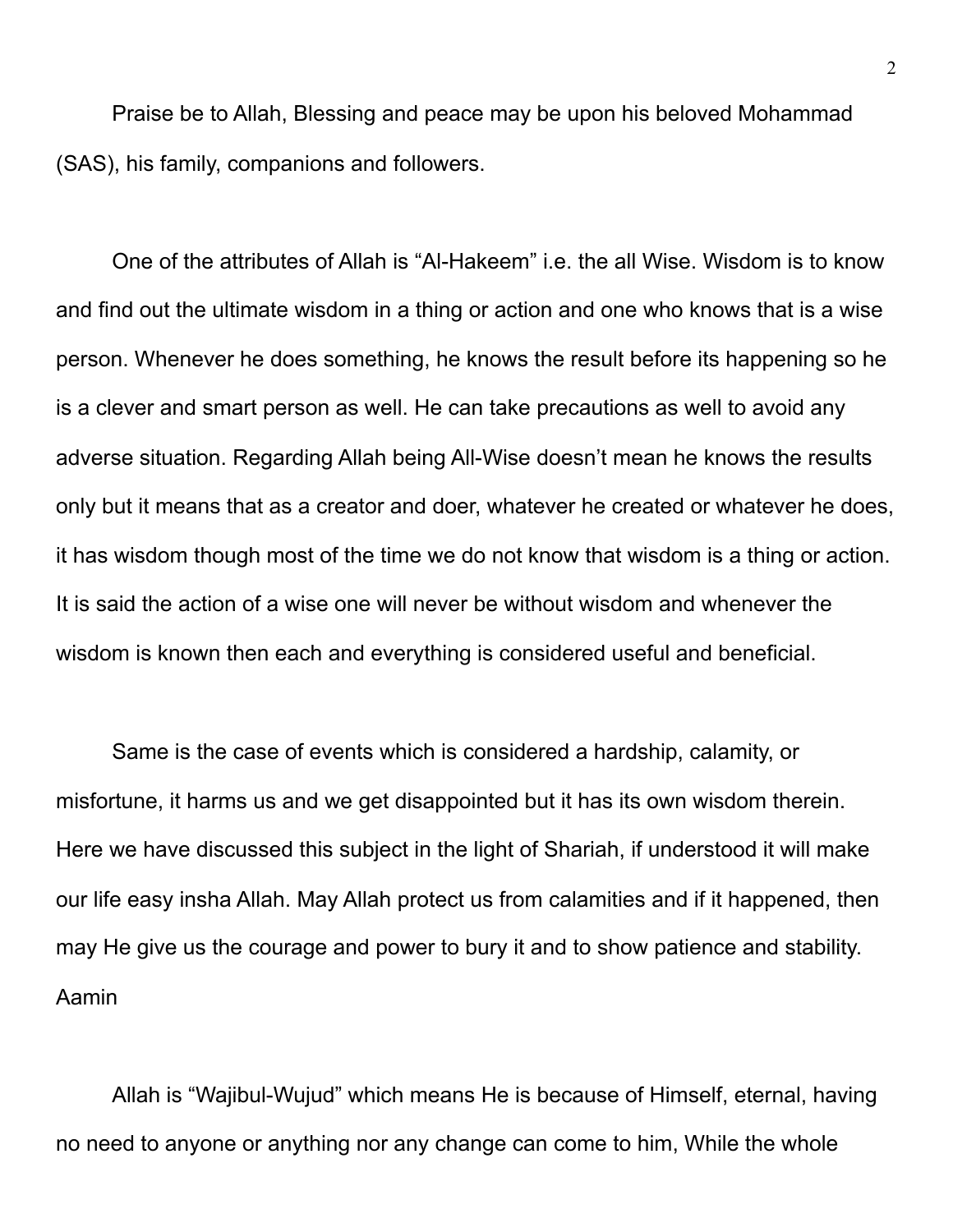world is His creature, created by Him, so the whole world needs Him every time. The world and the things therein are getting changed, accepting it, but even requires it as it is "Mumkinul-Wujud"

Amongst his creature there are human beings. He gave them the intellect to utilize this world, but as these humans are from amongst the "Mumkinul-Wujud" so they have changes in their lives, sometimes good and sometimes otherwise. When they are in a good condition, very few of them are grateful to Allah, but mostly they are proud, boasting and thinking of themselves very high and when they are touched by evils, hardships, calamities, then they are disappointed and crying, yes some of them show patience and stability.

This human by nature is looking for good and running away of the bads, but some of them are trying to have all the goods in this world and do not think of the hereafter. While he has to be a balances one looking for good here and also in the hereafter.

Imam Waliullah Dehlawi said, "The good in this world is called "intifaq" (having convenience) and the good in the hereafter is called "iqtirab" Going or coming near (to Allah).

Now one who in his view is thinking for the good in the hereafter is getting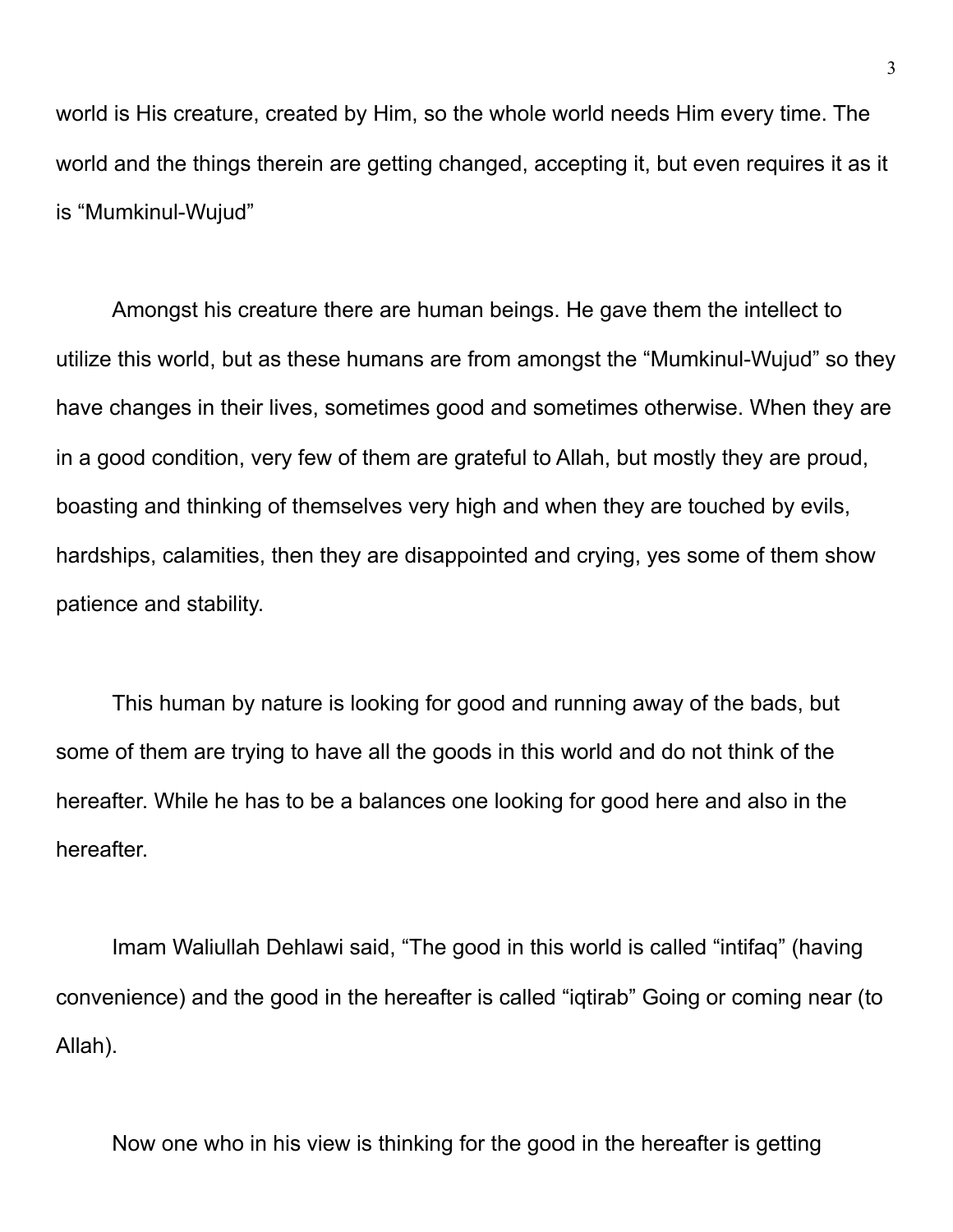humiliated in the life of this world, not having his needs and necessities fulfilled, so he either begs or borrows or falling prey to starvation, which is a type of slavery and that is against the concept of "tawheed" as it means the lordships of Allah alone and one who is devoted to the good of this world only to have luxuries and do not think of the hereafter, gets lost in this world and is called animal in the terms of Quran

The Prophet used to make a "Dua" after prayer, "O Allah, I seek refuge of being an oppressor or oppressed." As an oppressor is a loser in the hereafter and the oppressed one here gets humiliated.

So world and worldly life is a combination of opposites so here there will be good days and there will be bad days as well, because this world is a "Mumkinal-Wujud" but we can say with one difficulty there are two comforts, one before that difficulty otherwise he would not have felt any difficulty if there would not have been a comfort before and another comfort will come after this difficulty as situations do not stand still forever because this world is "Mumkinul-Wujud."

"So verily, with the hardship there is relief, verily, with the hardship there is relief" (94:5-6)

Allah has used the word "Usr" twice in proper form of a noun while "Yusr" he used twice in common form of a noun "Usr" means harship and "Yusr" means relief or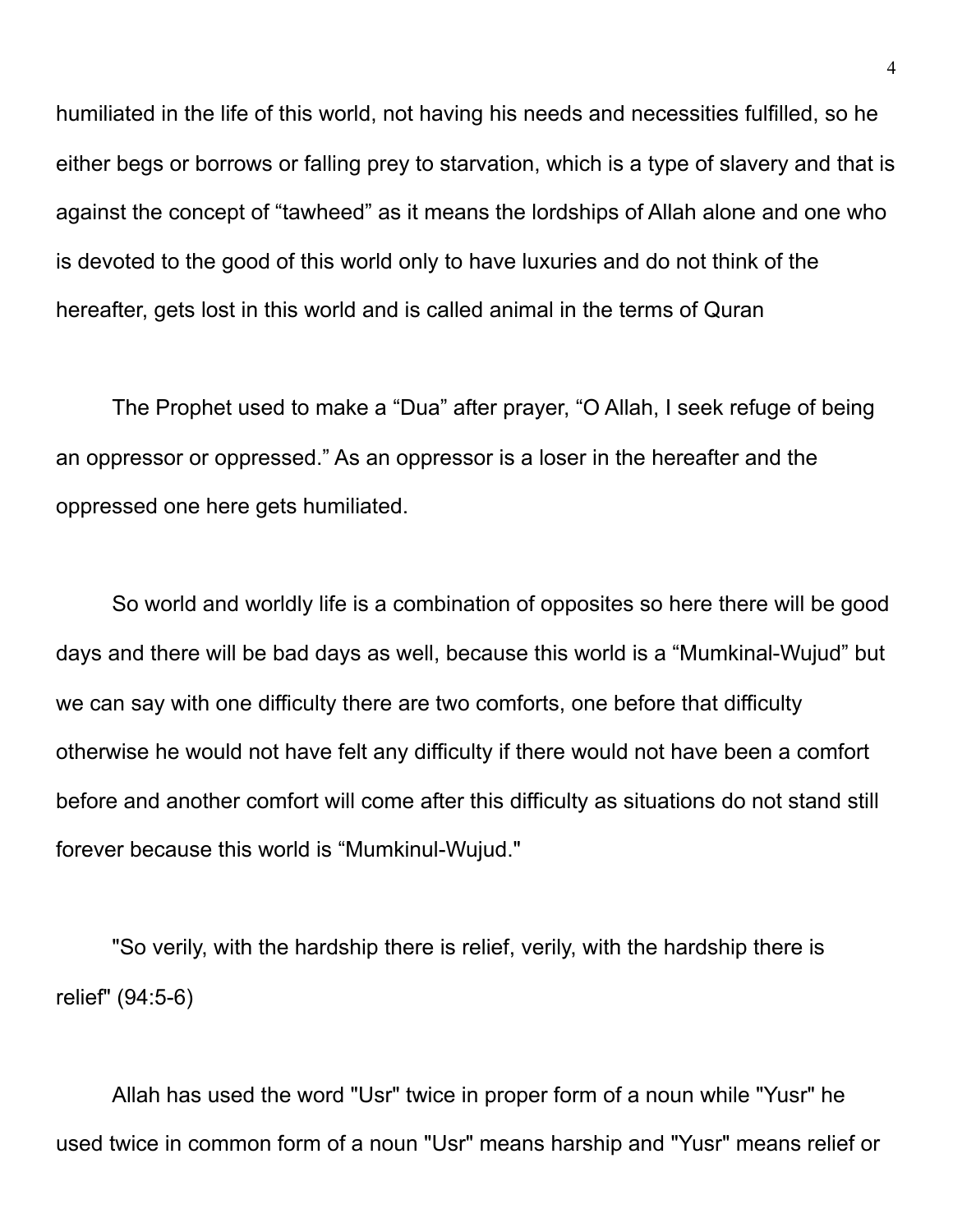comfort and in Arabic grammar it is said that repetition of a proper noun means the same one noun while repetition in common form differs the second one from the first one, but because of his over sensitivity in hardship he starts complaining very soon even though he had comforts before also.

"Verily Man was created very impatient, irritable (discontent, crying a lot) when an evil (hardship) touches him and hindrance maker when a good touches him." (70:19-21)

At the time of hardship if someone will look at the goods he received from Allah, he will never cry, he will feel ashamed of cries. Then one has to look at the source of hardship and comfort and that is Allah and if he loves Allah then the hardship he receives there from he will never feel bad with, but he will try to strengthen his connection and relation with Allah furthermore. His relation of love, obedience, and submission, but it needs constant practice.

"And if they would have done what they are admonished with, it would have been better for them and would have strengthened (their faith in Allah)." (4:66)

This strength makes him understand that everything is in the hands of Allah so one has to surrender to. Hardships and calamities are events and events have to happen as this world is "Mumkinul-Wujud" and event itself is not a calamity, but the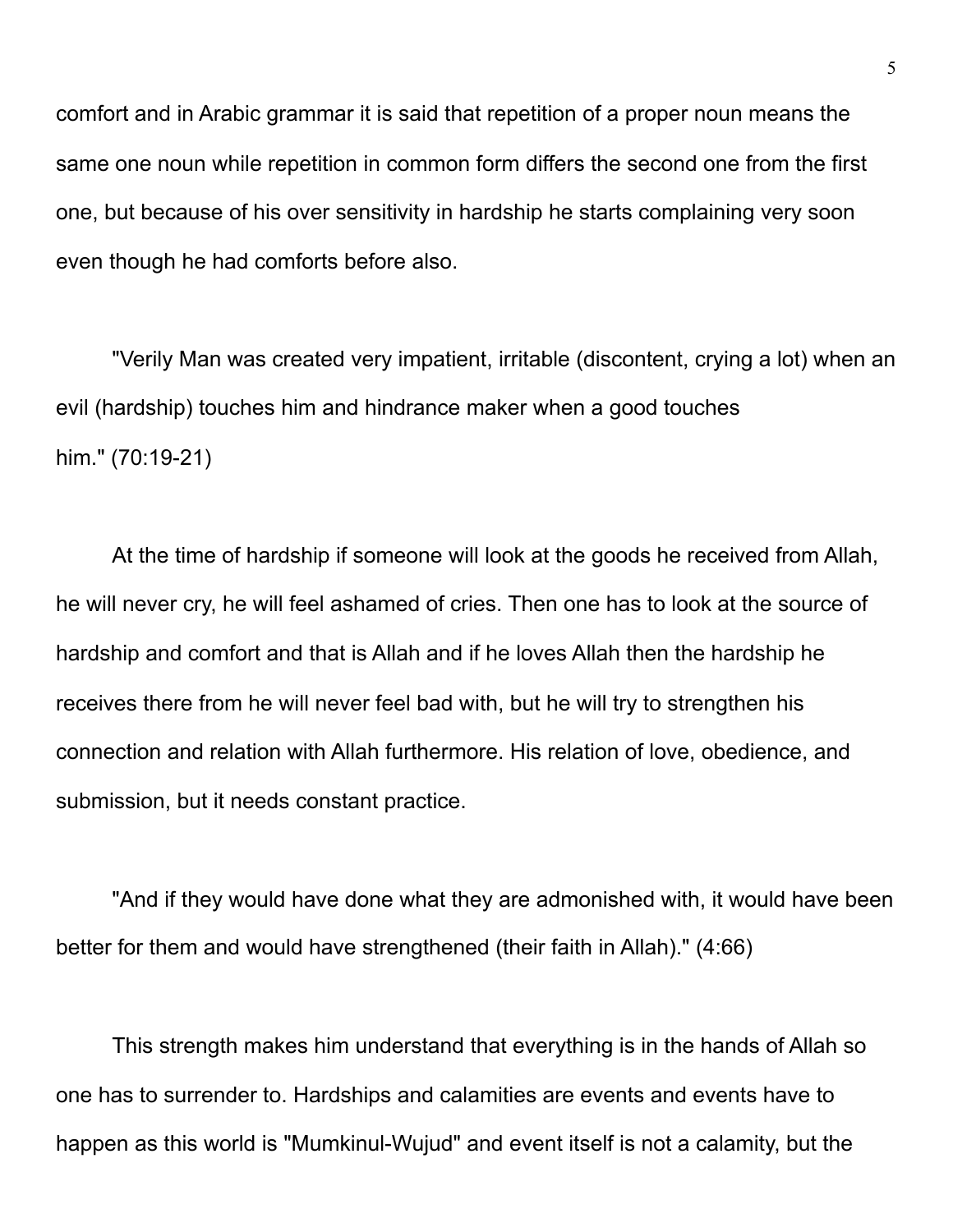actual calamity is the feeling of the event and that's why one event is a hardship for one person but not for the other as the first one got affected with but the later did not.

Events are the part of natural system like coming of day and night so no one can control it. The only thing in human approach is not to get so much grieved by the event, in other words we can say that the natural system we can not change it so we may try to change ourselves and our feelings.

People in this world are of two types:

(i) Enslaved by their intellect and they try to uproot or to stop calamities with their own planning and sources and this is an unsuccessful exercise.

(ii) Those who try to establish their connection with the original source of each and everything means Allah. These types of people enjoy the hardships as well. The slave of intellect will never be in ease and comfort and the slave of Allah will never be in hardship. The slave of intellect is very proud and arrogant as he believes in his own tactics, while the slave of Allah is always very humble, down to earth, even when his life is at stake, still he puts his trust in Allah as the believer from the people of Firawn said, "and soon you (Firawn and his people) will recall what I am telling you and I leave (hand over) my affair to Allah. Verily Allah is the All-Seeing of his slaves" (44:44).

The slaves of their intellect believe in the means that this is comfort or hardship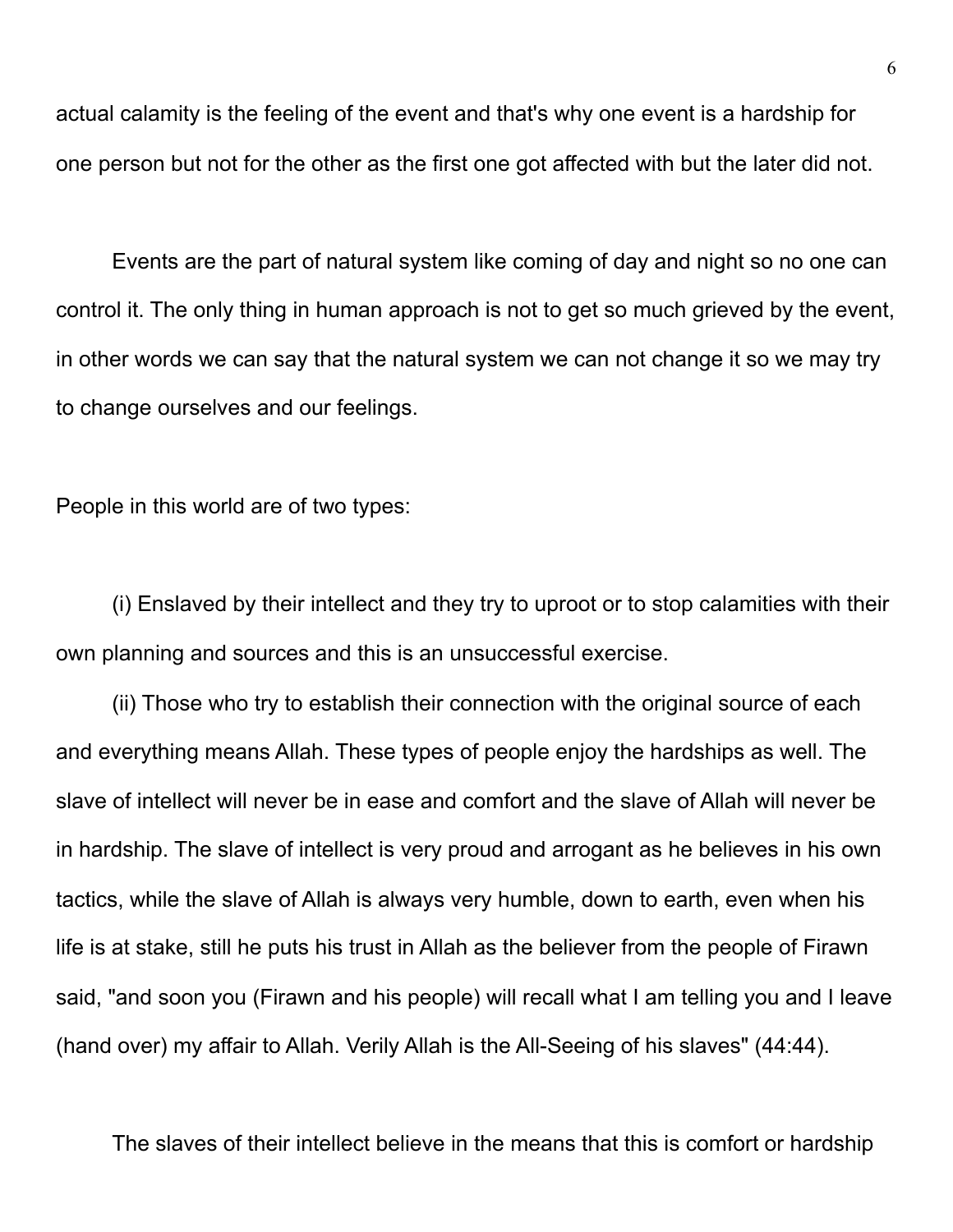and this is a horrible mistake because they try to collect and accumulate as much means of comfort as they can and by this they have made their life miserable.

"Say, Shall we tell (show) you the biggest loser in respect of deeds? Those whose efforts are lost in (Making the life of this world and they think that they are doing good. They are those who deny the rules of their Lord and the Meeting with Him, so their deeds are in vain and on the day of resurrection We shall not give them any weight" (18:103-105).

For being in comfort one has to be in constant touch with Allah.

"Say, Verily Allah sends astray whom He wills and guides unto Himself who turn to him in repentance. Those who believed and whose hearts find rest in the remembrance of Allah, verily in the remembrance of Allah do hearts find rest. Those who believe and practice good deeds, good is for them and a best place of return."

Why do hardships and calamities come and befall?

Simple is that this is the established natural system of Allah and it will happen.

"No calamity befall, but with the leave of Allah and whosoever believes in Allah (that it is from Allah and decreed by Him) He guides his heart and Allah is the all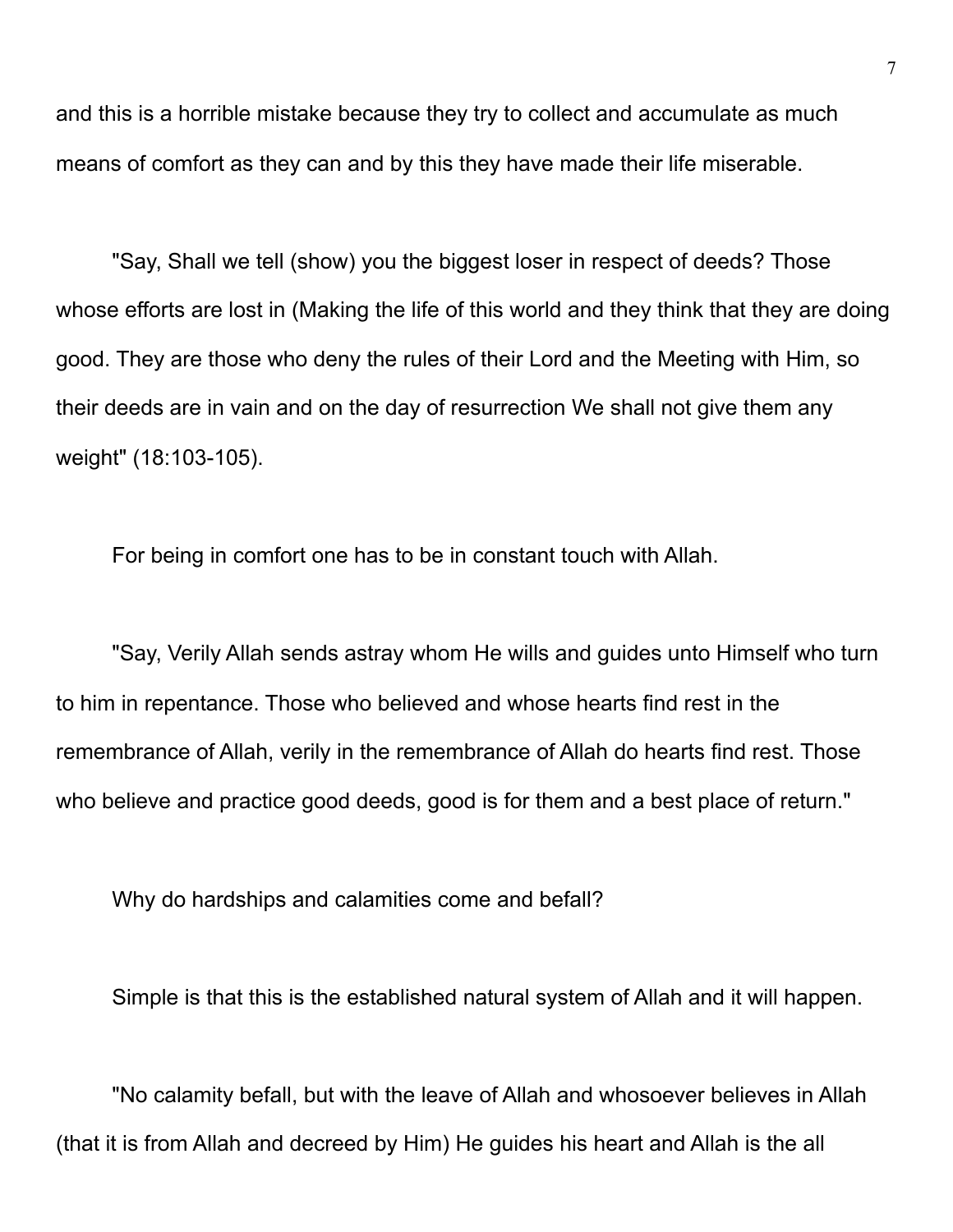Knower of everything" (64:11).

And when the heart is guided, then there is no disturbance, no confusion, no hesitation and no compromise. To be in love with someone is the function of heart so no one can address the heart of that person. Doesn't matter if he's wrong he will be in this regard, same is the case of the fault of a true believer as faith is also the function of the heart so a true believer will sacrifice everything even his life for his faith.

Also our own deeds bring us certain after effects. Those effects are either its physical results or its spiritual after shocks. Allah said, "And whatever of misfortune befalls you, it is because of what your hands have done, while he pardons so much" (42:30). Then these misfortunes are the "Taqdeer" (pre-ordained decree) of Allah.

"No Calamity befalls on the earth or in yourselves but is inscribed in the book (of decrees) before we bring it into existence. Verily that is easy for Allah in order that you may not be sad over matters that you fail to get, nor rejoice because of that which has been given to you, and Allah likes not prideful boasters."(57:22).

In this world misfortunes befall Muslims and non-Muslims, good and bad people as well and no one can say that it befell a non-Muslim or a bad person as a punishment. But we have to look at that time and also after the situation is changed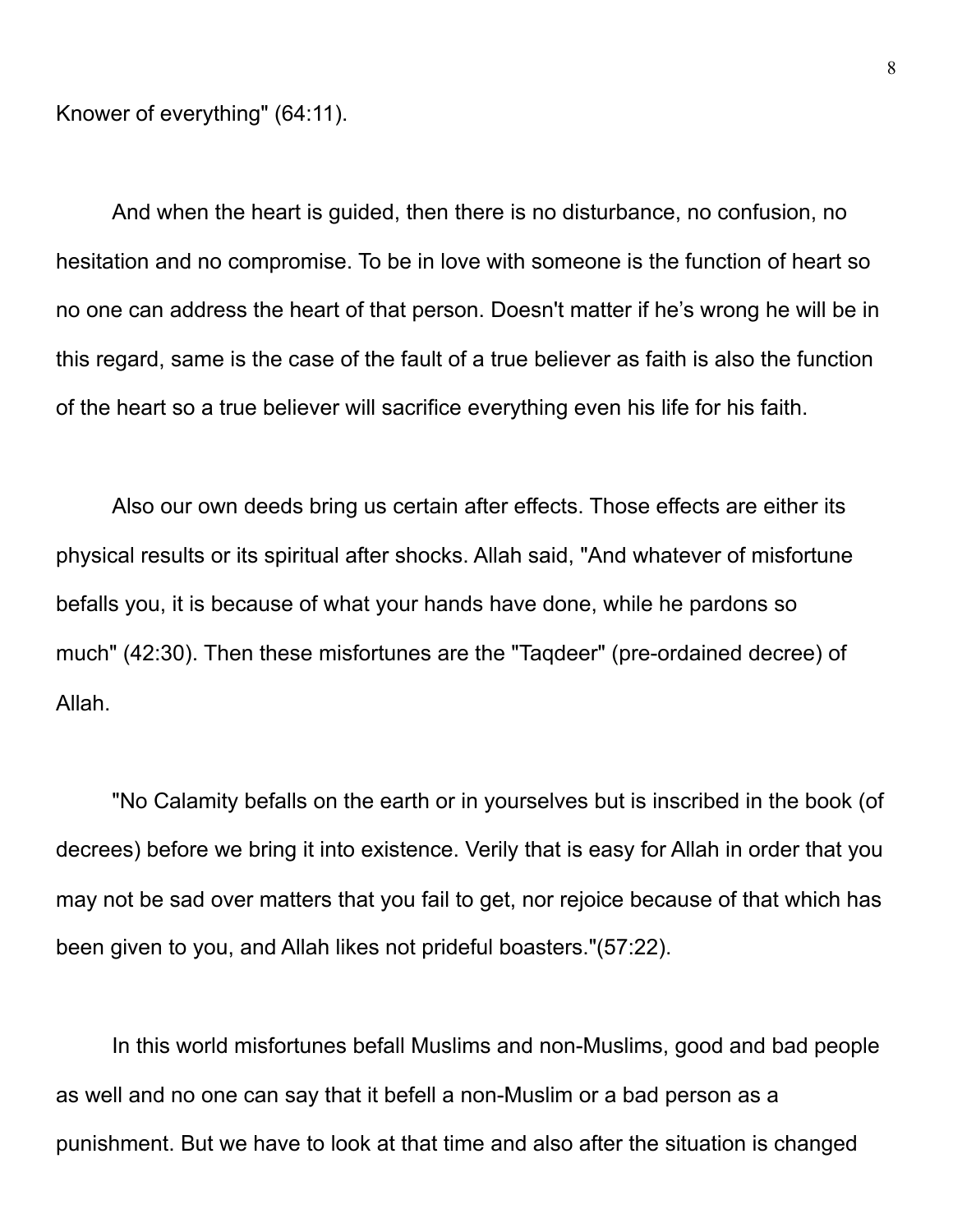that how was the reaction of a person when he was facing the calamity and how he is after that? In this regard we should look into certain "Aayat" of the Holy Quran that what Allah says, as a Creator he knows the qualities and the shortcomings of humans.

1. "Verily Man is created impatient; irritable (discontent, crying) when an evil (misfortune) touches him and hindrance maker (in the path of Allah) when a good touches him" (70:19-21).

2. "And when a harm touches man he invokes Us, lying down on his side or sitting or standing (means every time and in each form he is) but when we have removed his harm from him, he passes on his way as if he had never invoked Us for a harm that touched him. The same way it is made fair seeming to transgressors" (10:12).

3. "And when we let mankind taste of Mercy after that some adversity afflicted them. Behold! They take to plotting against our "Aayat" say, Allah is more swift in planning! Certainly our Messengers record all that which you plot. It is He who enables you to travel through land and sea, till when you are in the ships and they sail with them with a favorable wind and they are glad therein, then there comes a stormy wind and the waves come to them from all sides and they think that they are encircled therein, they invoke Allah making their fait pure for Him alone, saying if you deliver us from this, we shall truly be the grateful. But when he delivered them, Behold! They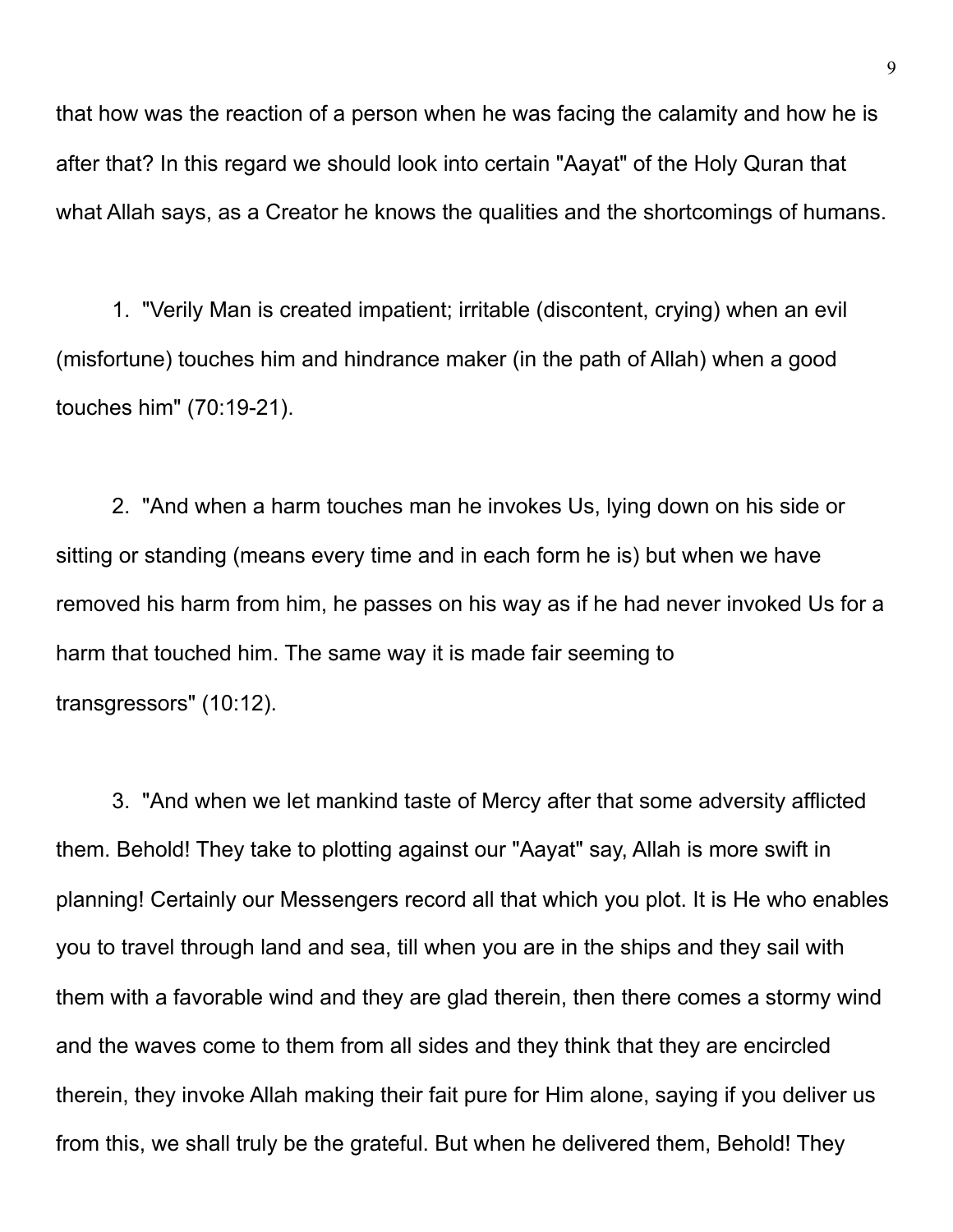rebel in the earth wrongfully O Mankind! Your rebellion is only against your own selves a brief enjoyment of this worldly life, then unto Us is your return and we shall inform you that which you used to do." (10:22-24)

4. "And if we give man a taste of Mercy from Us and then withdrawal it from him, verily he is despairing ungrateful. But if we let him taste good after evil has touched him he is sure to say ills have departed from me surely he is exultant and boastful" (11:9, 10)

5. "And whatever of blessings you have, it is from Allah, then when harm touches you, unto Him you cry aloud for help. Then when he has removed the harm from you, Behold! Some of you associate others in worship with their Lord. So they deny that which we have bestowed on them! Then enjoy, but soon you will come to know" (16:53-55)

6. "And when harm touches you upon the sea, (Then) Those whom you call upon besides him vanish from you except Him, but when he brings you safely to land, you turn away and man is ever ungrateful" (11:67)

7. "And when harm touches men, they cry sincerely only to their Lord, turning to him in repentance, but when he gives them a taste of His mercy, Behold! A party of them associate partners in worship with their Lord. So as to be ungrateful for that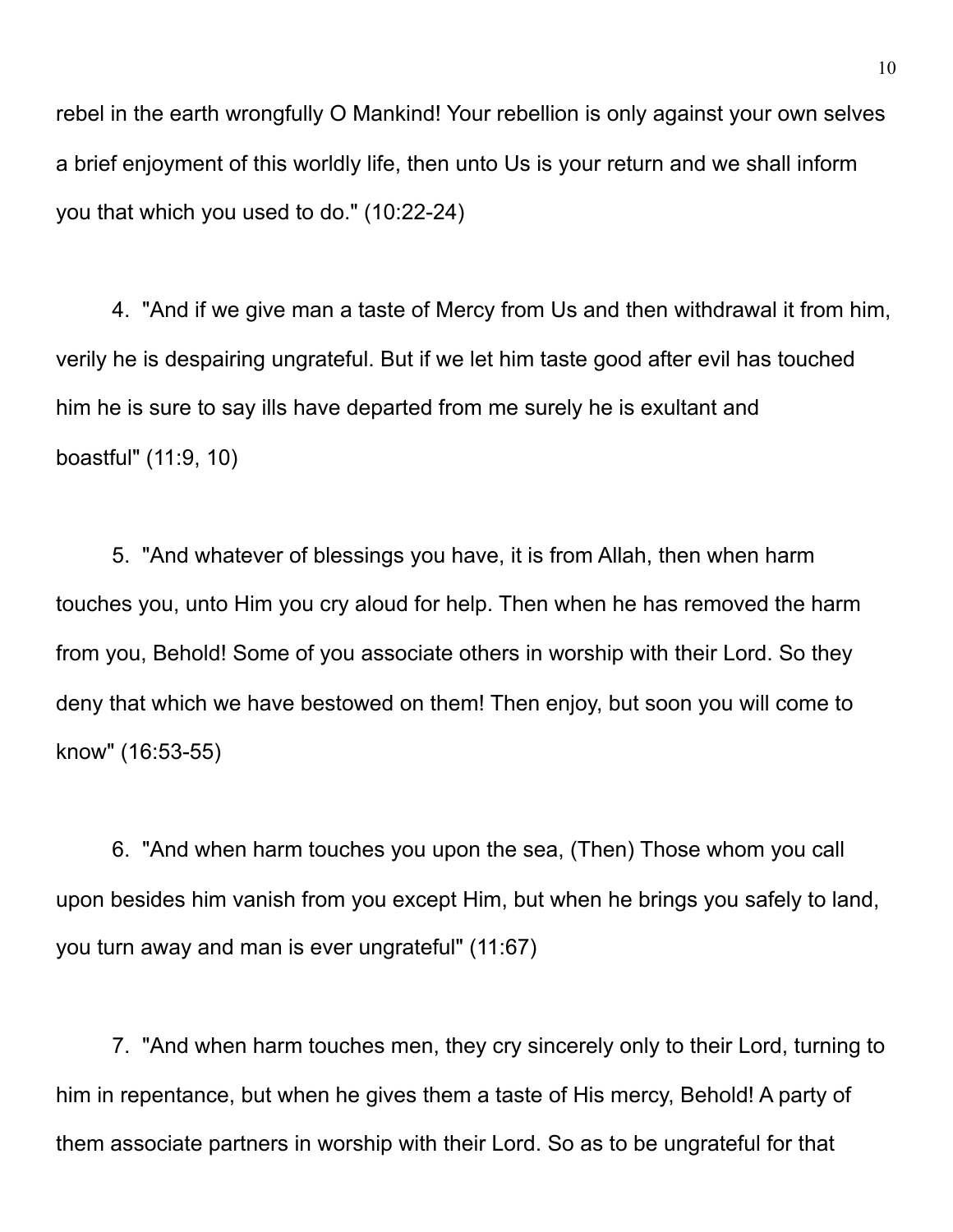which We have given them so enjoy soon you will come to know." (30:33, 34)

8. "And when some hurt touches man, he cries to his Lord turning to Him in repentance, but when He bestows a favor upon him from Himself, he forgets that for which he cried before, and he sets up rivals to Allah, in order to mislead others from his path. Say, Take pleasure in your disbelief for a while. Surely you are of the dwellers of the fire. (39:8)

In certain other "Aayat" Allah says that whenever he is in comfort he boasts, rejoices and transgresses but when his situation is otherwise then he gets into disparity.

1. "And when We bestow our grace on man he turns away and goes far away on his side and when an evil touches him, he is in a big despair" (17:83)

2. "And when We cause mankind to taste of Mercy, they rejoice therein but when some evil afflicts them because of what their own hands have sent forth, Lo! They are in despair" (30:36)

At the same time he thinks that to be in good condition is my due right and that's why he cries, complains, and becomes ungrateful as Allah says,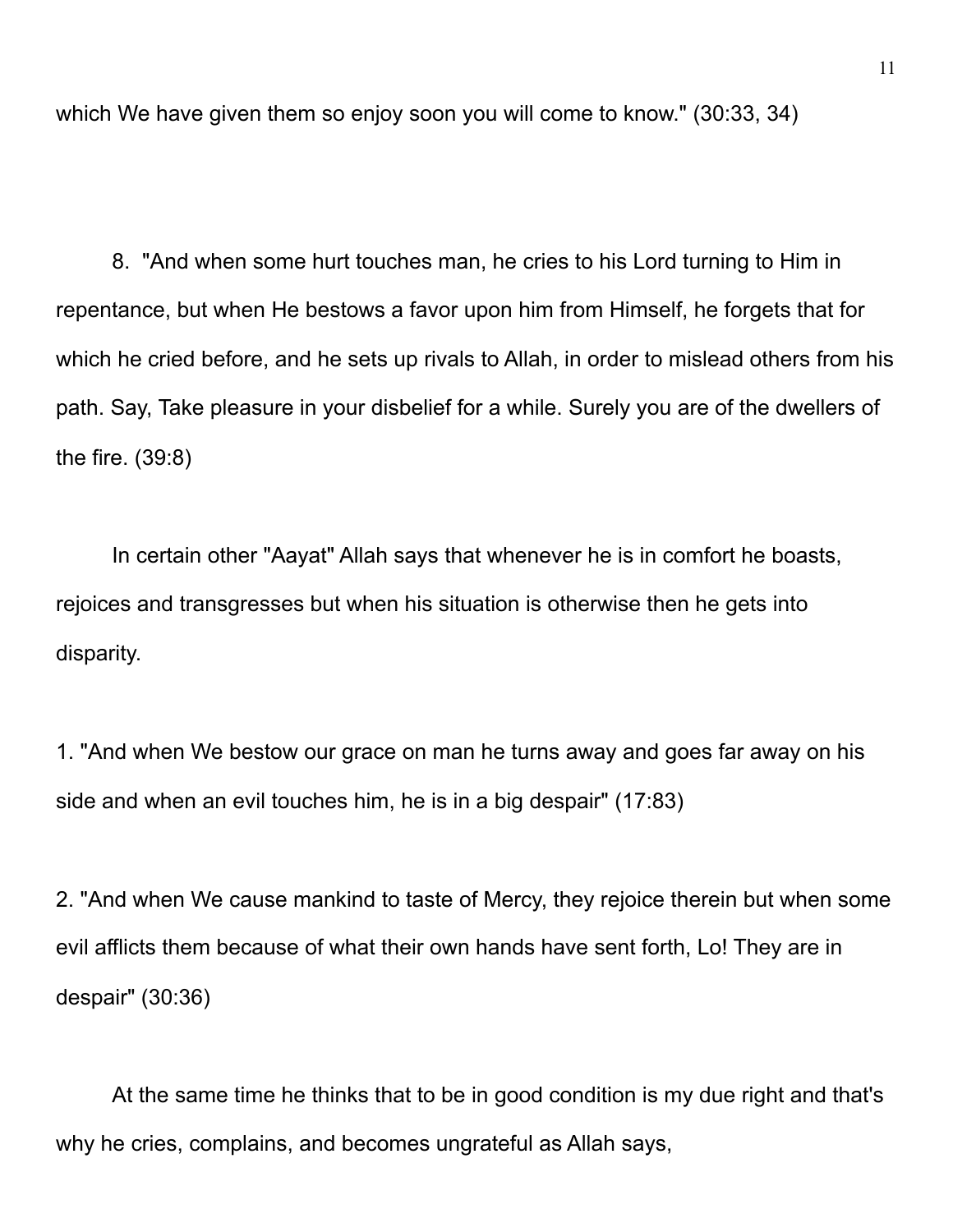1."Man does not get tired of asking good, but if an evil touches him then he gives up all hope and lost in despair. And truly if We give him a taste of Mercy from Us after some adversity has touched him he is sure to say, This is for me(due to my merit), think not that the hour (day of judgment) will be established. But if I am brought back to my Lord surely there will be for me the best with Him. Then We verily will show to the disbelievers what they have done and We shall make them taste a severe torments. And when We show favor to man he withdraws and turns away but when evil touches him then he has recourse to long supplications" (41:49-51)

Then Allah also complains that in hardship one has to correct himself while in good condition he has to be grateful to Allah, yes in adversity he turns to Allah but soon he goes back.

2. "Say (O Mohammad!) Tell me if Allah's torment comes upon you, or the hour comes upon you, would you then call upon anyone other than Allah, if you are truthful. Nay! To Him alone you call and if He will, He would remove that (distress) for which you call upon him, and you forget at that time whatever partners you joined with Him. Verily We sent (Messengers) to many nations before you and we seized them with extreme poverty and loss in health with calamities so that they might believe with humility. (But) when our torment reached them, why then did they not believe with humility? But their hearts become hardened and satan made fair-seeming to them that which they used to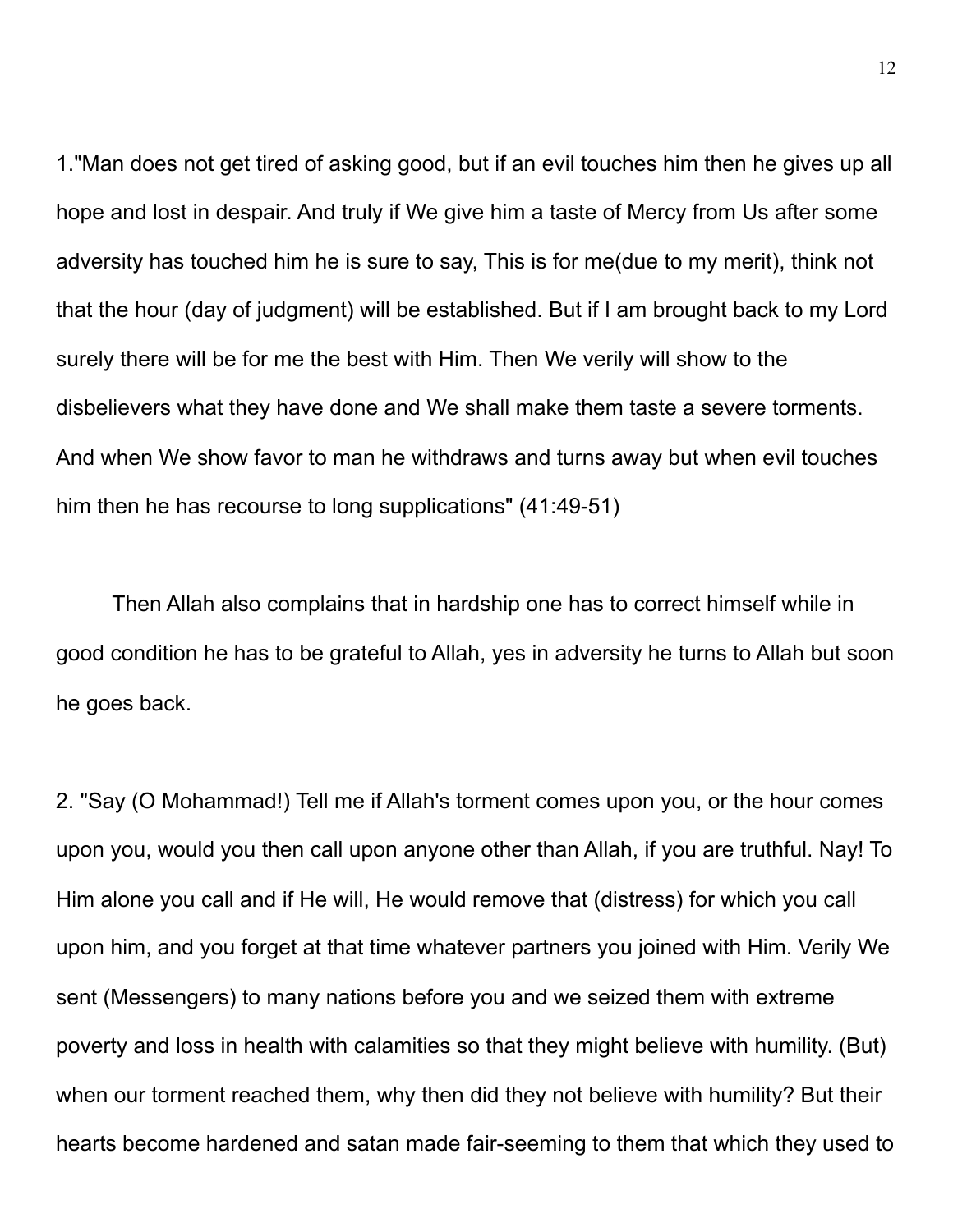do. so when they forgot with which they had been reminded (warned) We opened to them the gates of every (good) thing until in the midst of their enjoyment in that which they were given all of a sudden we caught (seized) them and Lo! They were plunge into destruction with deep regrets and sorrows. So the roots of the people who did wrong were cut off. And all praises be to Allah the Lord of the worlds" (6:40-45)

3. "And We sent no prophet onto any town, but we seized its people with suffering from extreme poverty and loss of health and calamities, so that they might humiliate themselves (to Allah). Then we changed the evil for the good, until they increased in number and in wealth and said "our fathers were touched with evil and with good (and not we, which means that is history) so we seized them of a sudden, while they were not conceiving (that)" (7:94-95)

4. "And if We had mercy on them and removed the distress which was on them, for sure they would have obstinately persisted in their transgression wondering blindly. And indeed we seized them with punishment, but they humbled not themselves to their Lord nor did they submit to. Until when We opened for them the gate of severe punishment, then Lo! They plunged into destruction with deep sorrows and disparity" (23:75-77)

Now we will look into all these hardships and calamities if it befell a disbeliever and after that he accepted Islam, then these hardships are the Mercy of Allah for him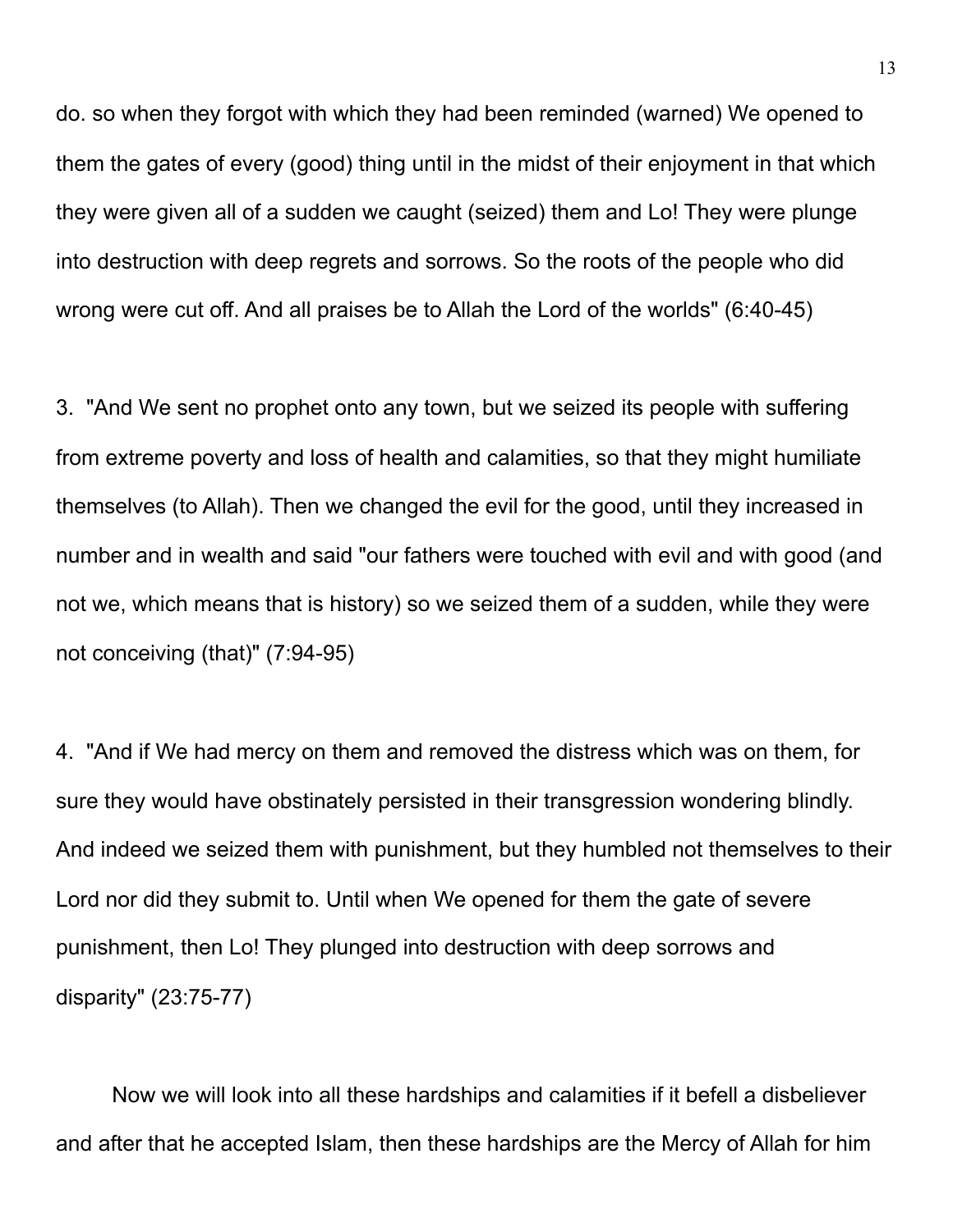as it brings him to the right track and if not but still he is a disbeliever, then that is a punishment for him and a lesson for others Allah said, "And verily We will make them taste of the small torment Not the big one maybe they will return (To Allah)" (22:21).

Same is the case of the calamity of a rebellious Muslim, if he got changed to good after that then that was a correction for him, and if not then that is a punishment for him and a lesson for others.

"And it may be that you dislike a thing and that will be good for you, and it may be that you will like a thing but that will be bad for you; Allah knows and you do not know" (2:216).

"It may be that you dislike a thing and Allah will bring through it a great deal of good" (4:19).

And if that Muslim is a righteous man but still he faces calamities, so that is for his upgrading in ranks, if he showed patience and stability.

Imam Muslim narrated a Hadith that amazing is the situation of a believer as whole condition of him is of good and this is but for a believer only that if he gets good he pays thanks and if he gets into calamity then he shows patience. He related another Hadith as well that a strong believer is good and liked to Allah than a weak believer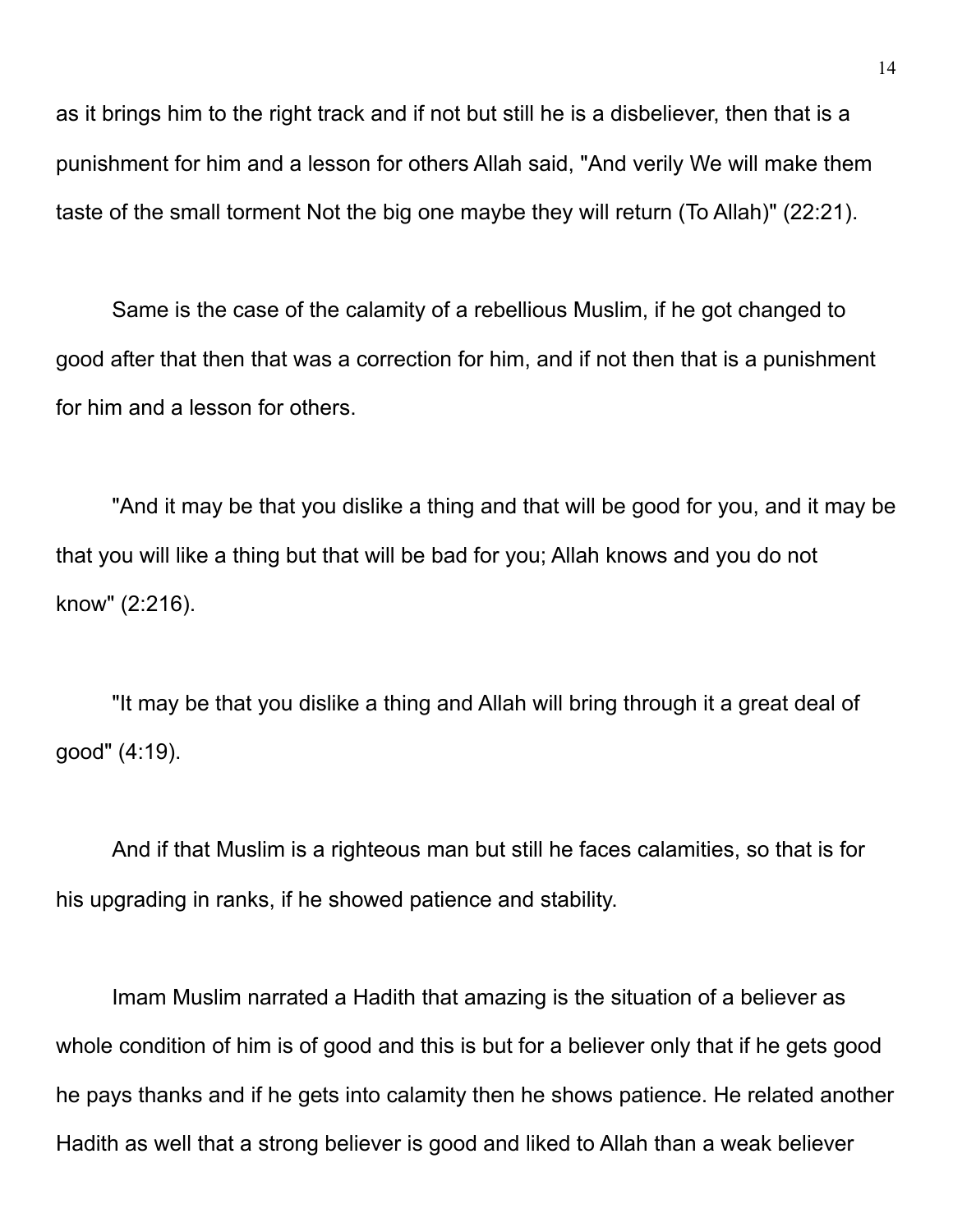and in each one there is goodness, be eager of what is beneficial to you and ask for Allah's help and be not a weak (coward or fool or turn not your face but go ahead and do that) and if something (otherwise) happened to you, then say: (This is) what Allah willed and decreed and don't say if I would have done this, it would have been like this and this as the word "if" opens a gate for satan."

Imam Tirmizi related a Hadith regarding "zuh'd" (ascetic concept) that it doesn't mean to make lawful things unlawful for yourself or to spend and waste the wealth but not to believe in what you have more than what Allah has and when you are in difficulty than you are more happy than if it was not there.

Tirmizi narrated from ibni Abbas that "One day I was behind the Prophet, he said to me, "Young man, I shall teach you some words. Be mindful of Allah and He will protect you, Be mindful of Allah and you will find Him in front of you, if you ask, ask of Allah, know that if the people will get together to benefit you with anything, they would benefit you with a thing which Allah has already prescribed for you and if they get together to harm you. They would harm you only with a thing which Allah has already prescribed for you. The pens have been lifted up and the pages have dried."

So man is bound to plan but he will receive what Allah has already decreed. Planning means to use available means for your good, so one may not say, "I will receive whatever Allah has decided and decreed." yes, but you must plan and believe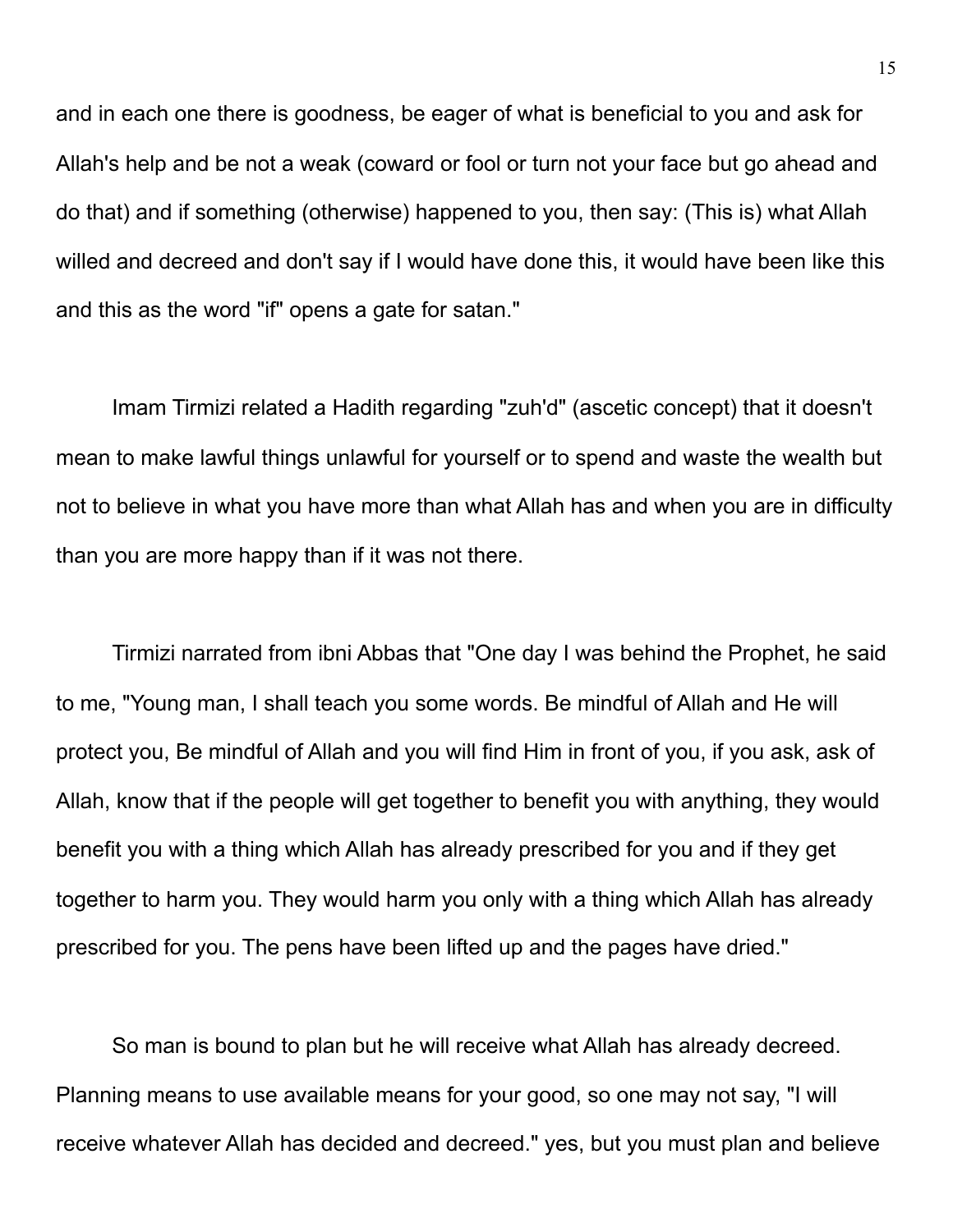in "Taqdeer". The Prophet said, "Never wish to face the enemy and ask security from Allah but when you face them then show stability."

So in hardships one receives, there are a lot of benefits which is the wisdom therein. Some of these benefits are as under;

(i) To know your Lord in the proper way, because on plans but he couldn't get what he planned for. It means that the decree of Allah was otherwise and his decree is the prevailing and overtaking one. This belief in the Lordship of Allah is meant as Allah took our covenant in the same word "Rabb"

"And when your Lord brought forth from the children of Adam from their loins their seed and made them testify as to themselves, "Am I not your "Rabb" (Lord)?" They said, "Yes, we testify" Lest you should say on the day of resurrection, "verily we have been unaware of this.""

(ii) Admission of slavery to Allah, that things are not in our control but in the control of Allah as he is the Master and we are his slaves subjugated to him and that the worldly system is not auto dynamic but Allah is behind its smooth running. "And We are not unaware (disconnected) of our creature" (23:17) at the time when hardship is received he has to say "Truly we belong to Allah and truly we will return to him" (1:156) this is an admission of one's slavery to Allah.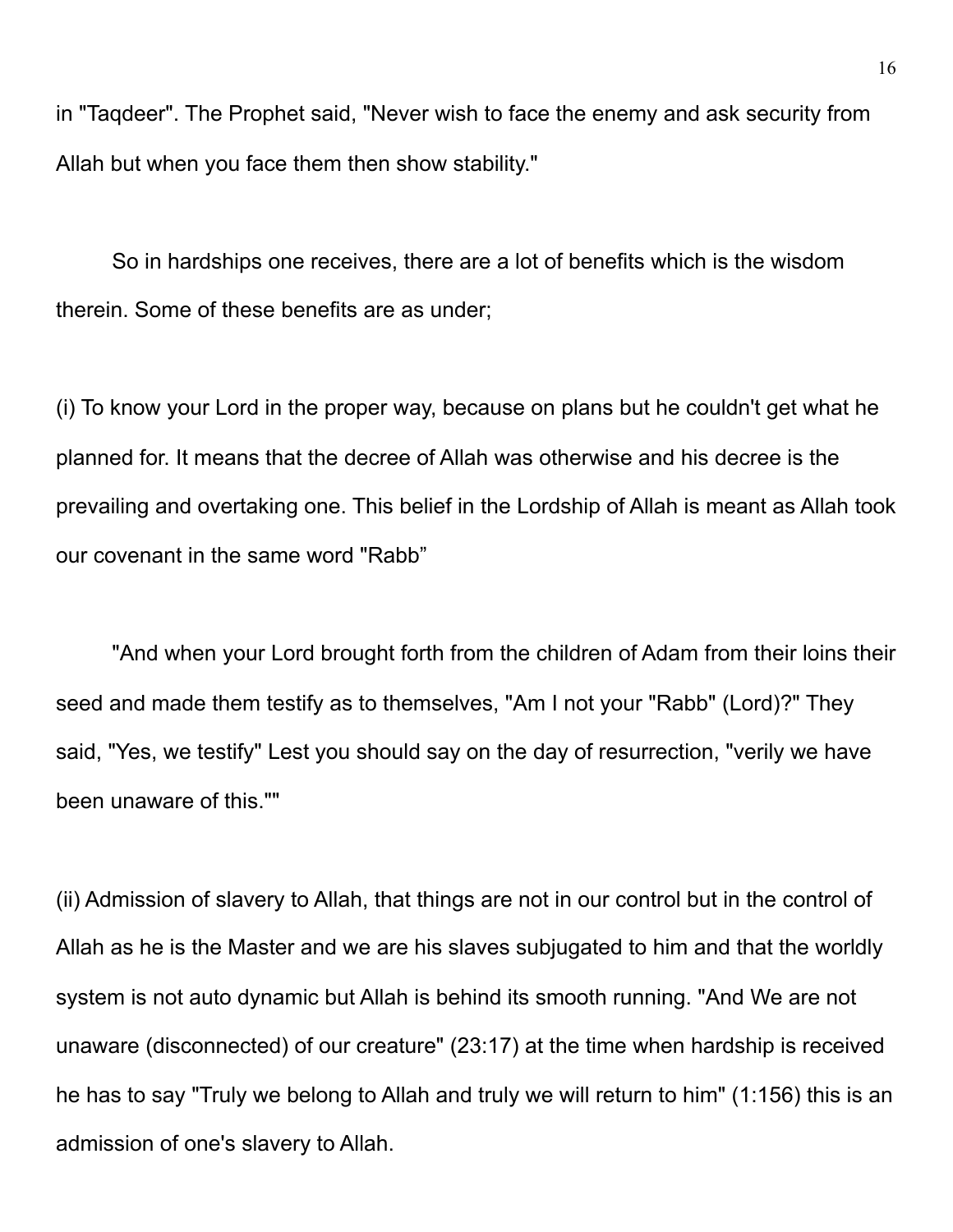Then this "Kalimah" is a gift from Allah for this ummah as that is in Hadith because Prophet Yaqub said when he lost two sons, "And he said Alas my grief for Yusuf" (12:156)

3. It strengthens one's belief that no one can remove this hardship but Allah alone "And if Allah touches you with hurt there is none who can remove it but He" (10:107)

4. Incline to Allah, As in the time of hardships the idolaters even incline and return to Allah as we have recited "Aayat before and one who inclines to Allah he guides him later on.

5. Crying to Allah and invoking him. For sure when someone is in difficulty he will cry to Allah asking for help and removal of that difficulty, it will take him near to Allah. He will either remove his hardship or will erase his sins based on his dua or raise him in ranks as for a hardship there is a level already been decreed by Allah so it will proceed to that and then on a prescribed time Allah will remove it, it doesn't mean that "dua" is not accepted. It is, but in one way or the other.

Imam Tirmizi related a Hadith that "Invoke Allah while you have a strong faith in acceptance." So nobody can show hurry in "dua". Imam Muslim narrated a Hadith that he will say "Oh I prayed, I prayed but I don't think it is accepted so he gets tired and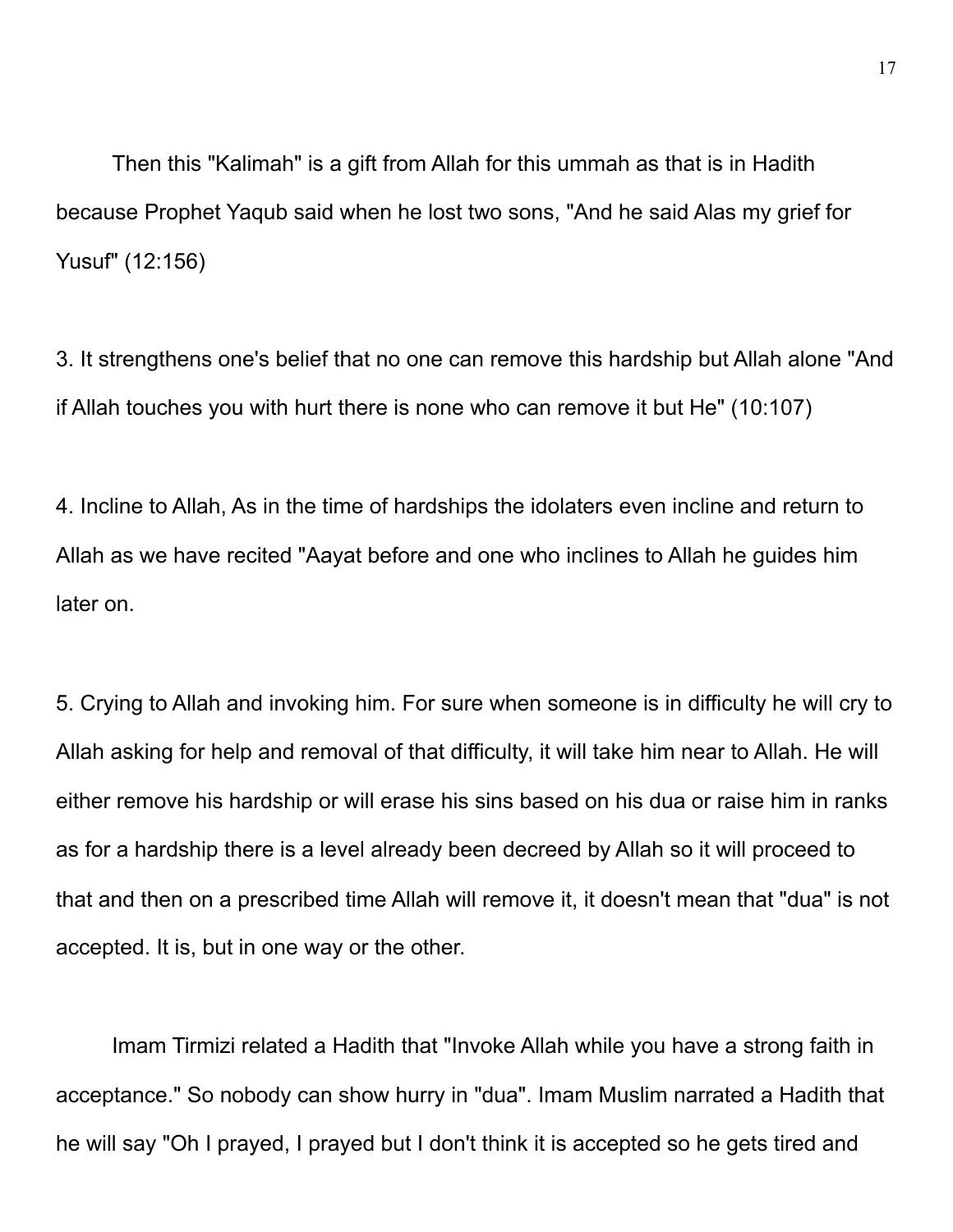leaves "dua."

Hardship is a good training for clemency and forbearing. These qualities specially forbearing are the attribute of Allah, of the Messengers of Allah and of Prophet Ibrahim. By having this quality one becomes courageous and brave also. The Prophet praised the chief of Abdul Qais even before his acceptance for Islam that you have clemency and forbearing power what Allah likes.

7. Patience- The two basic qualities of the believers are:

(i). Gratefulness and

(ii) Patience as humans have two conditions good or bad so patience comes when someone faces hardships and the patient people will have countless reward.

"Verily patient people shall receive their reward without reckoning" (39:10)

Then patience means to keep yourself and that has three fields:

- (i) To keep it practicing good.
- (ii) To keep it prevented from evils
- (iii) To Keep it not to complain when there is hardship.

Allah said regarding patient people "They are those on whom are the blessings from their Lord and Mercy (of him) and they are the guided people." (2:157)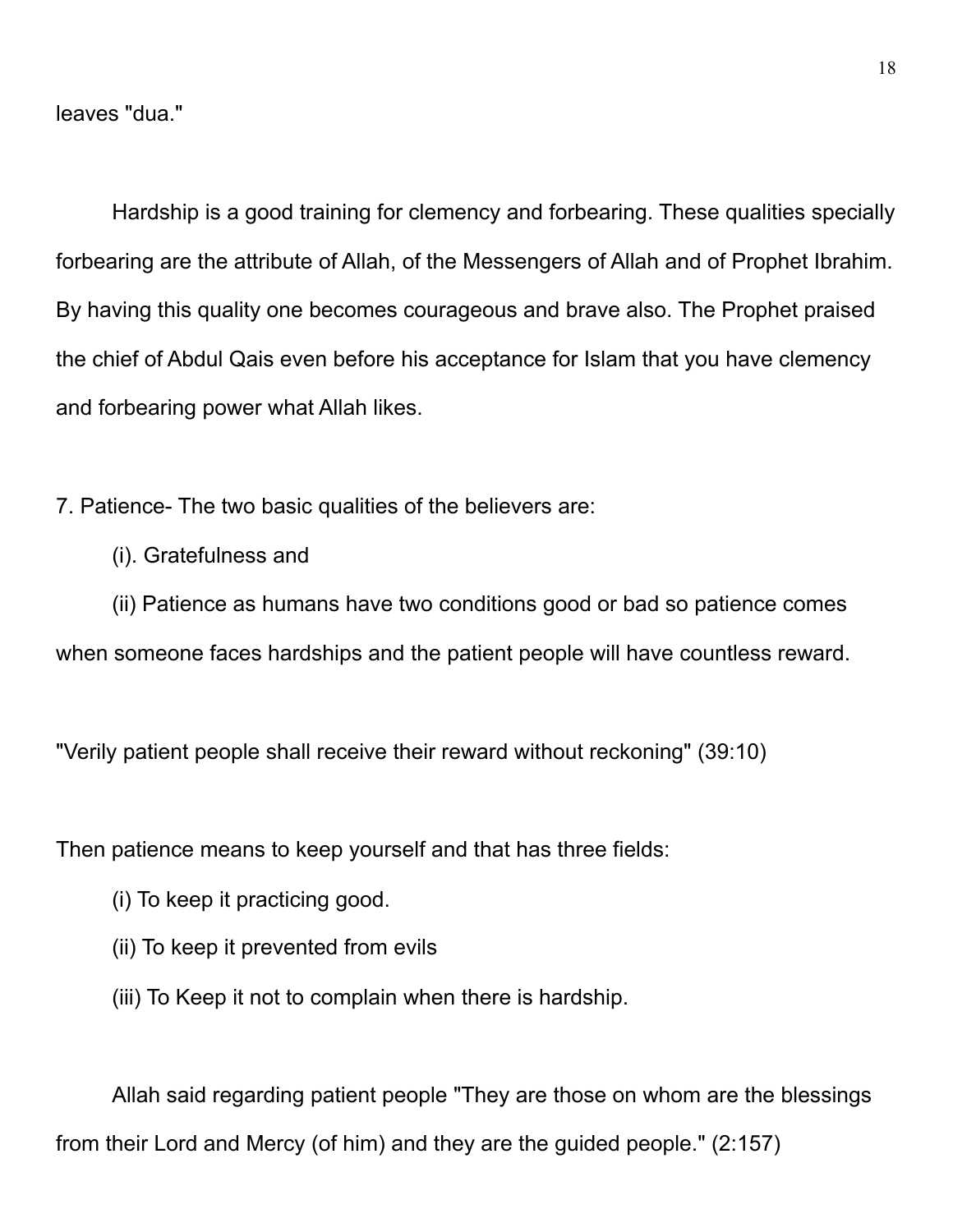8. To be happy with hardships because one can not get into those high ranks by worship as he gets into with hardships so he has to be happy with. Prophet Ayyub Allah said "Truly we found him patient what an excellent slave! Verily he was ever oftreturning in repentance" (38:44)

The Prophet praised the nearest slaves of Allah that, "They become happy with adversity as you become happy with prosperity." (Ahmad & Tirmizi)

They look at the return of these adversities when someone shows patience.

9. To pay thanks on hardships also as Ali said, "O son of Adam! Be not very happy with richness, give not hope in poverty, be not grieved in adversities, rejoice not prosperity as gold is to be tested with fire and a righteous person is to be tested with adversities. You can not achieve what you want but to leave your vain desires and you can not get into your hopes but with patience so strive hard to keep up with what you are bound to"

It means that patience is also one of the binding things in "Shari'ah"

Abu Umamah narrated from the Prophet that "Allah puts one of you to test with hardships and he knows him like one of you tests his gold with fire. So from them there is one who comes out like a shining gold he is the one Allah protected him from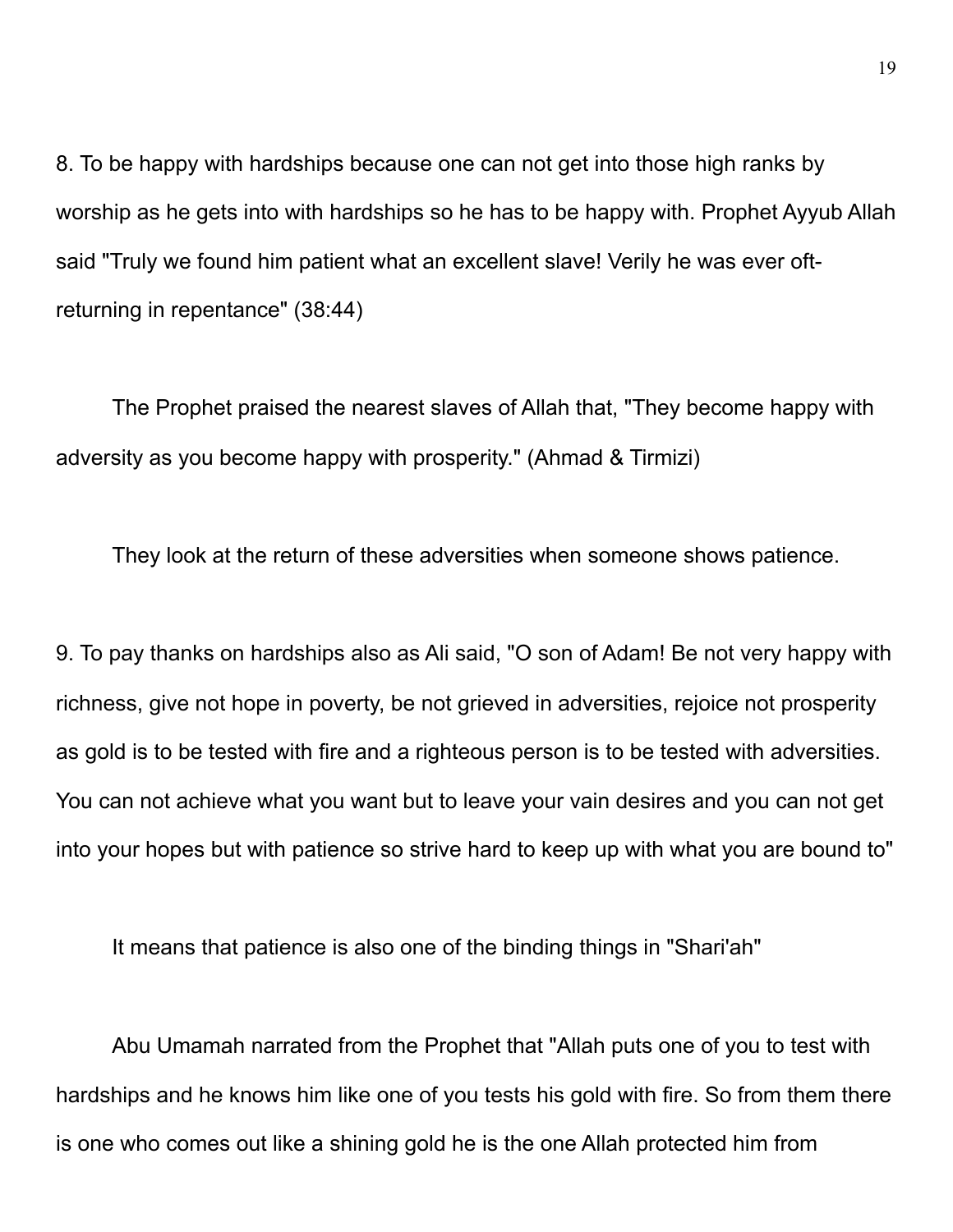torments, from them there is one who comes out like gold lower (in grade) than the 1st one so this one could be doubted and from them there therein one comes out like a black gold, so he has been put in "fitnah" (punishment)" (Hakim).

This first one is that one who is grateful in hardships even. The 2nd one is not grateful but at least he does not complain and cry and the 3rd one is one who cries and complains.

Umar said, "We were tested with hardships so we controlled ourselves and we are tested with prosperities so we couldn't control."

Ali said," whosoever his world is enlarged for him and he didn't know that he has been plotted by so he is a deceived one by his intellect.

10. Hardships erase sins as Allah said. "Indeed good deeds take away sins" (11:114)

The Prophet said, "No pain or fatigue touches a believer even a worry he worries from and a thrown he got pierced with, but his sins get erased with."

11. Facing a difficulty brings mercy and kindness to those who face difficulties. As when one faces a hardship himself it softens his heart for others facing the same like. Imam Malik related a Hadith that Prophet Isa said, "People are either in sound conditions or afflicted so be kind to the afflicted one and be grateful to Allah on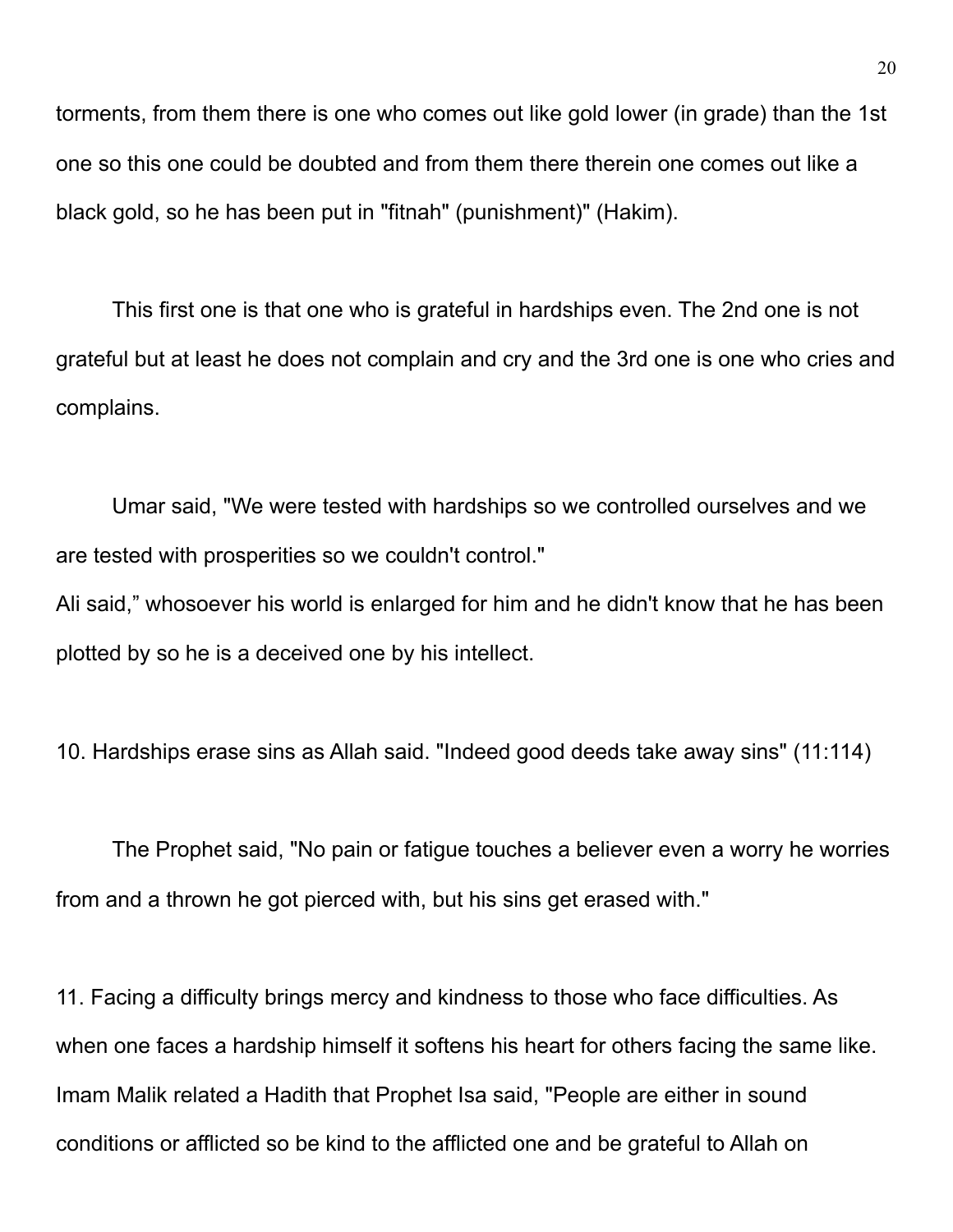soundness."

Also the Prophet said, " Kind people, Allah have his Mercy on them, Be kind to those on earth the one on the sky will have his Mercy on you."

One of the wisdom in fasting is to feel and find out the pain of those who are suffering of hunger. Also the Prophet said "whoever condoled a bereaved or afflicted one, he will have the same like reward."

12. Through hardship when someone faces it he finds out the value of the favor he is missing now. The Prophet said, "Think of give things before five others as an opportunity (for gratefulness and obedience) your life before your death, your health before your sickness, your youth before your old age, your wealth before your poverty, and your time before it is occupied." This is because things are known by its opposites.

13. Reward in the hereafter is another benefit of hardship, but the question is that reward is for deeds and actions while hardships is not an action but we say that reward is for the patience one shows when he faces hardship. Now there is another question that hardship is the result of one's own wrong doings so how he would be rewarded for it, as Allah said, "And whatever of misfortune befalls you, it is because of what your hands have done" (42:30)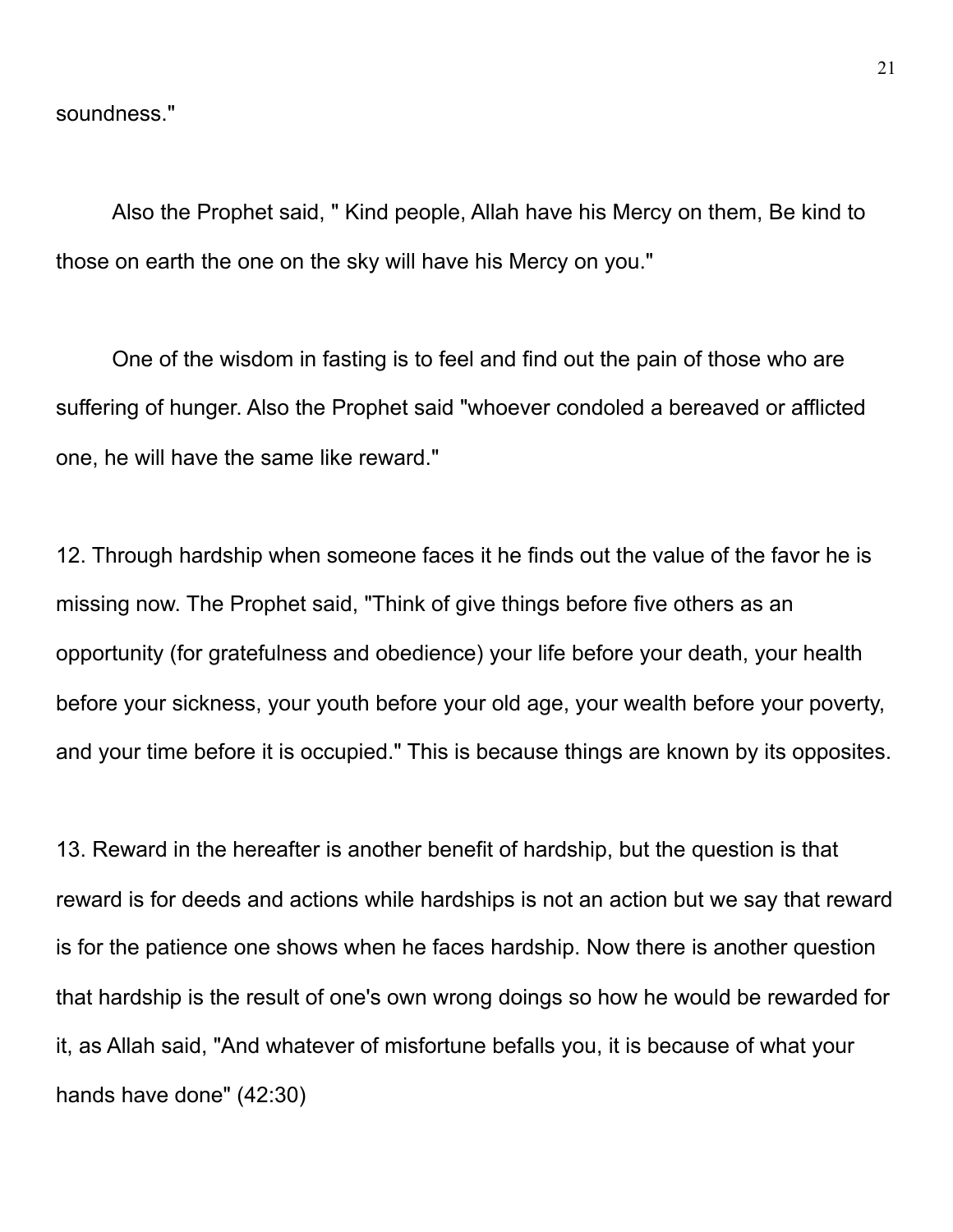But we say that in the same verse Allah said, "And he pardons (does not put you to account here) much." So hardship is not a punishment, nor Allah gives punishment for each and every sin and if that is the after effect of a sin, still that is the order of Allah and Allah has ordered us to be patient in the same like situation, so for sure he will give reward on that obedience. For death there is an appointed time and everyone has to die, but to condole the bereaved family is "Sunnah" and that is worship. The bereaved one would be rewarded for patience and the one who condoles would be rewarded for his condolence.

14. For hardship there are certain hidden benefits, not mentioned in "Aathar" and "Ahadith". Look at Ibrahim when a cruel kind in Egypt tried to attack his wife "Sarah" what a big test was that Ibrahim showed stability and Allah protected "Sarah" what a big test was that? And Allah gave them "Hajar" who delivered "Isma'il" later on. For Allah brought forth the water of "Zamzam" and from him Allah brought forth the seal of the Prophets, Mohammad (saws).

15. Hardships control pride and rejoicing otherwise wealth and power pushes one to think of himself very high even sometimes he challenges Allah.

King "Numruz" opposed Prophet Ibrahim and even started debating the very entity of Allah, his existence, oneness, Lordship, and Power and the reason was "As Allah had given him the kingship" (2:258)

"Firawn" (pharaoh) arrogantly refused Prophet "Musa" (Moses) and Prophet Musa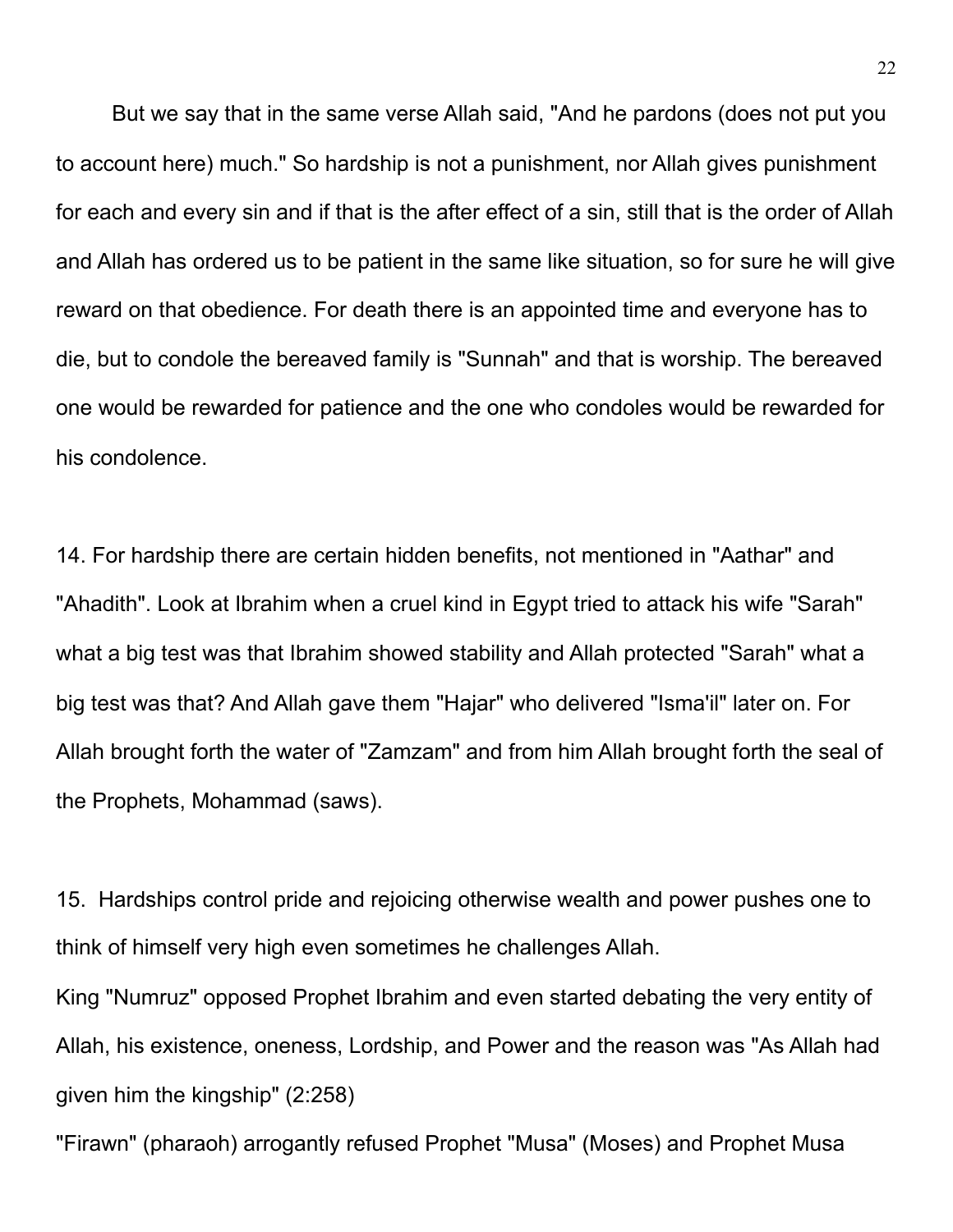mentioned, "Our Lord, verily you have given "Firawn" (pharaoh) and his chiefs splendor and wealth in the life of this world, that they may lead people astray" (10:88). It means that this wealth has pushed them to take people away of your right path. Allah said, "Nay! Human transgresses as he saw himself self-sufficient" (96:6, 7)

14. To be happy with hardships or at least not making complaints which pleases Allah, as He is the doer of everything and he would never be asked why he has done so, nor anybody can go out of his kingdom so he has to surrender. The difference between patience and being happy with the hardship, that in both cases he does not complain but in patience he wishes relief while in case of being happy with calamity he does not wish relief, but he is happy with what Allah is happy with as he with this also says, "Alhamdulillah".

17. Forgiveness is another quality of human and Muslim and it could be conceived if someone has harmed him as to control the anger is meant in Islam. Allah said when He mentioned the pious people, "Who repress anger and who pardon people and Allah loves the good-doers" (3:134)

More hardships came on the Prophets, as in a Hadith the Prophet of Allah said, "The Prophets felt the worst hardships, then the friends of Allah." This is the "Sunnah" of Allah causing hardships to his friends and also the Prophet said, "Paradise is surrounded with hardships."